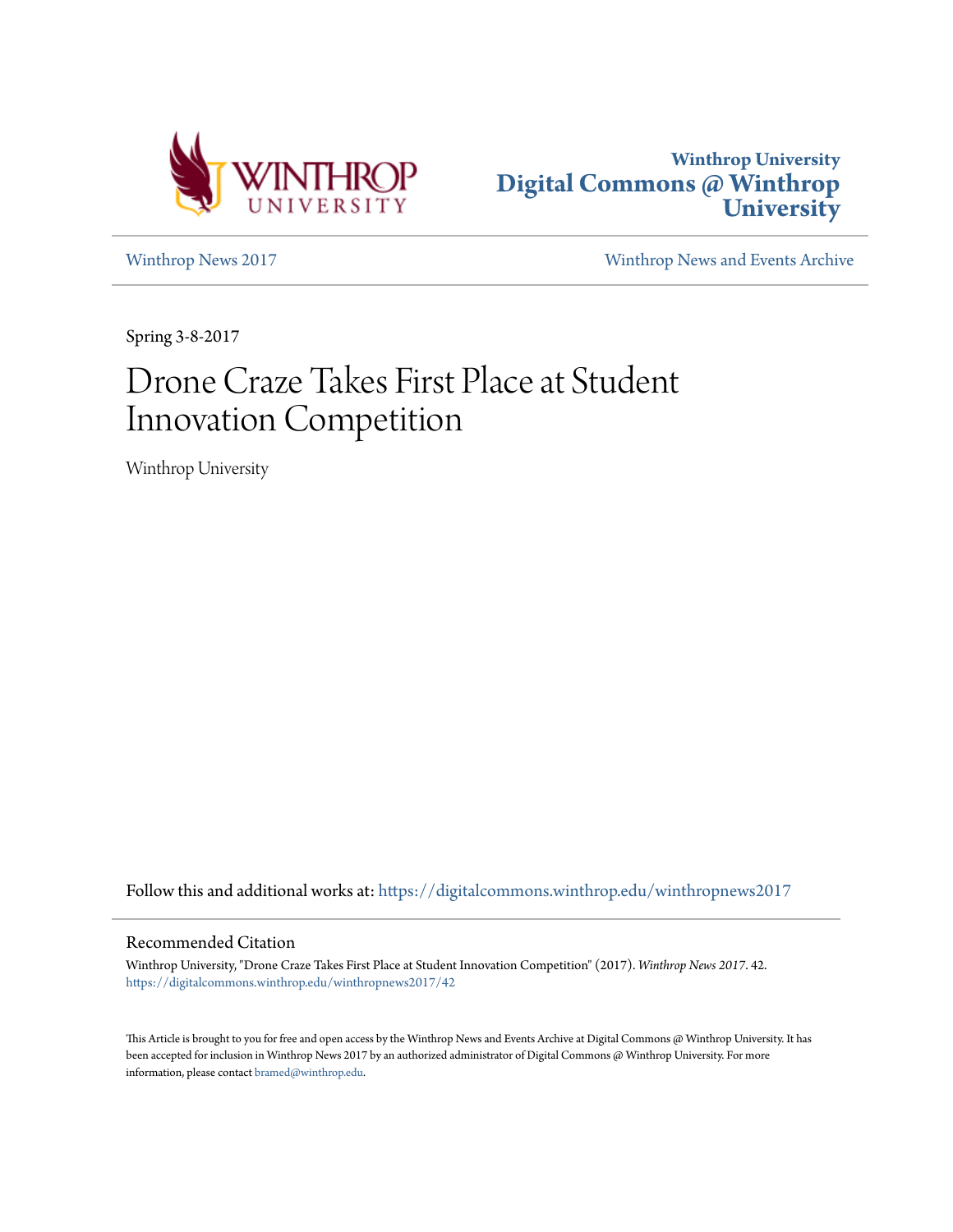

VINTHROP UNIVERSITY **ABOUT ADMISSIONS & AID ACADEMICS STUDENT AFFAIRS ATHLETICS GIVING** 03/08/2017 **C** SHARE - 89 年 -**Drone Craze**

All News Archives RSS News Feeds Winthrop in the News

**Takes First Place at Student Innovation Competition**

## **Quick Facts**

The first-place winners received \$1,500 and a chance to work with the Technology Incubator this summer on bringing the project to life.

Seven teams competed in the competition.



ROCK HILL, SOUTH CAROLINA — Crashing a drone several times created an exciting business opportunity for three Winthrop University students.

The entrepreneurial team of **Christian Sanchez, Ryan Laughlin** and **Jake Carr** won first prize at the **Student Innovation Competition** with **"Avis Advantage,"** a service that makes the new drone craze more accessible for everyone by providing the grounds and tools to take flight. This was the third annual business model competition from the Technology Incubator at

Knowledge Park.

Sanchez's personal journey to become a drone pilot inspired the idea. A few years ago, Sanchez, a business administration major from Sumter, South Carolina, bought a Cheerson CX-10 drone during an Amazon sale. After crashing it, he began watching Internet drone tutorials, eventually buying an upgraded model.

"I'd fly around the house trying not to smash into anything, and eventually I started to gain interest in buying something bigger," he said. "Considering the price of drones, I made sure to do my research on what to get and it was this that started my passion for flying."

Sanchez investigated cost options, the various applications of drones (photography, commercial applications) and how to build his own version. Once he realized it was about more than just flying, he saw an opportunity: Avis Advantage.

He brought the idea to friends Laughlin, an economics major from Spartanburg, and Carr, a business administration major from Greenville. The team's pitch proposes a learning environment for drone enthusiasts, regardless of skill, with training and resources to help pass the Federal Aviation Administration's Part 107 UAS License test. Participants won't have to invest thousands in buying a drone; rather, Avis Advantage allows them to rent one instead.

The first-place finish means a \$1,500 prize in hand and the chance to work with the Technology Incubator over the summer to further research Avis Advantage.